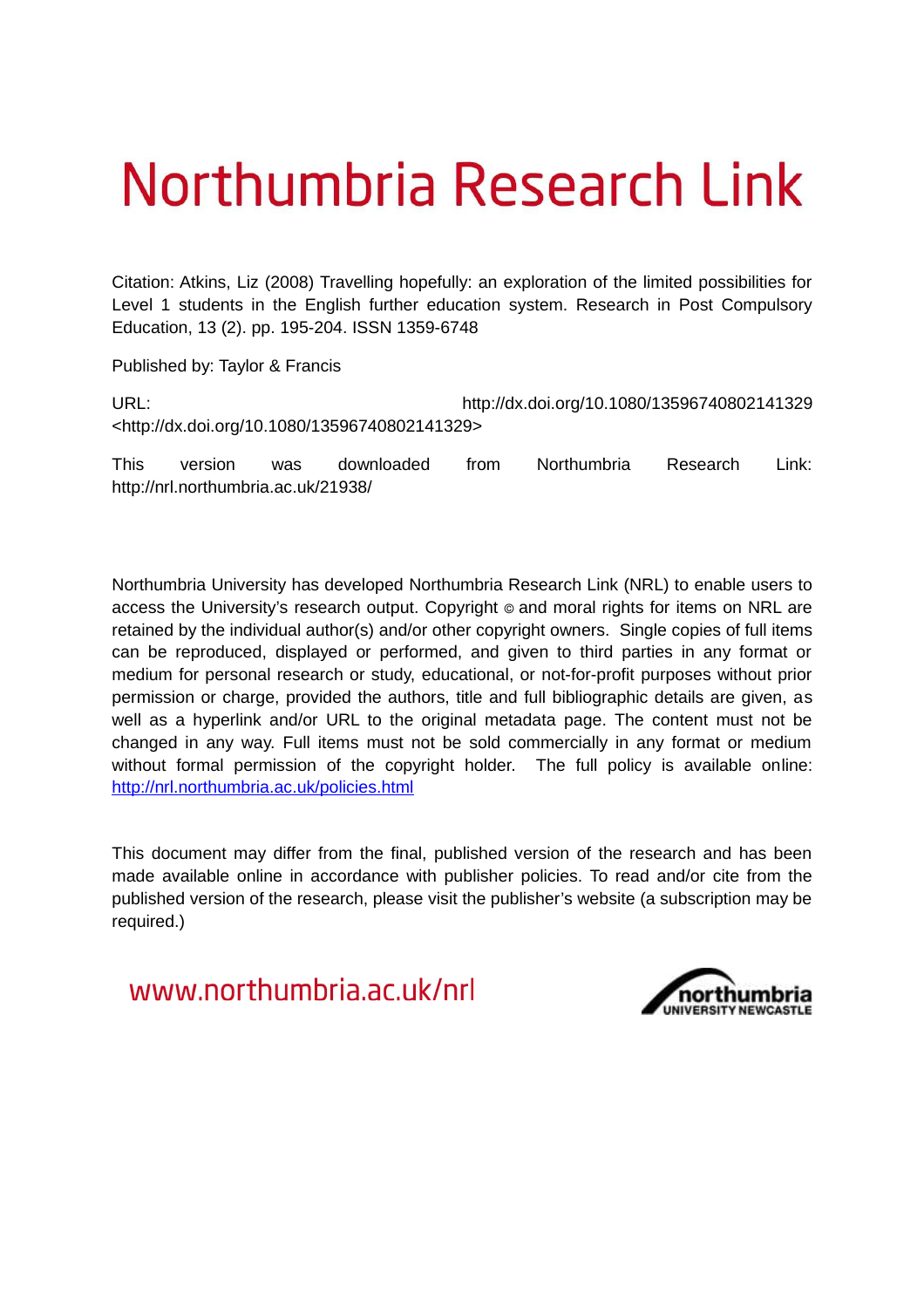**Travelling Hopefully: an exploration of the lim ited possibilities for Level 1 students in the English Further Education System**

**Liz Atkins Nottingham Trent University School of Education Lionel Robbins Building Clifton Lane Nottingham NG1 1 8 NS Em ail: [liz.atkins@ntu.ac.uk](mailto:liz.atkins@ntu.ac.uk) Tel: 0 1 1 5 8 4 8 3 4 6 9**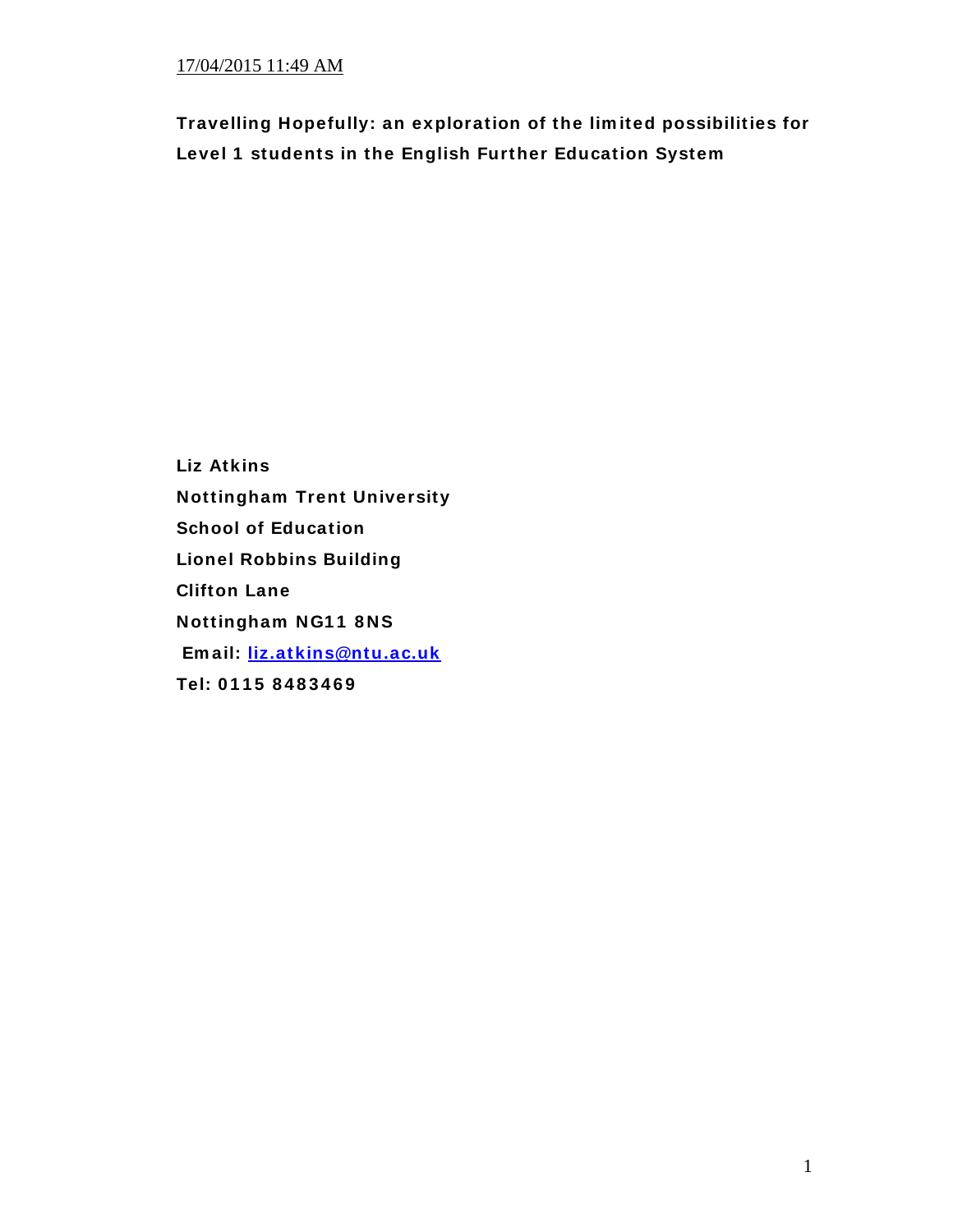## **Abstract**

This paper discusses the findings of a study exploring the aspirations and learning identities of 3 groups of level 1 students in 2 English Further Education (FE) colleges. Emerging identities are explored in the context of classed and gendered dispositions and the educational positioning of the young people. The study finds that the young people's lifestyle aspirations have a heavy celebrity influence and that their occupational aspirations have an unreal, dream like quality associated with a lack of awareness of the trajectories they would need to follow to achieve their ambitions. Further, the paper argues that whilst the young people are developing identities in which learning, leisure, work and domesticity are synonymous, leisure identities assume the greatest importance to the young people. The paper concludes that this aspect of the young lives is significant since it provides an 'escape' from the mundane drudgery of a low value vocational programme and the inevitability of a future engaged in low pay, low skill work.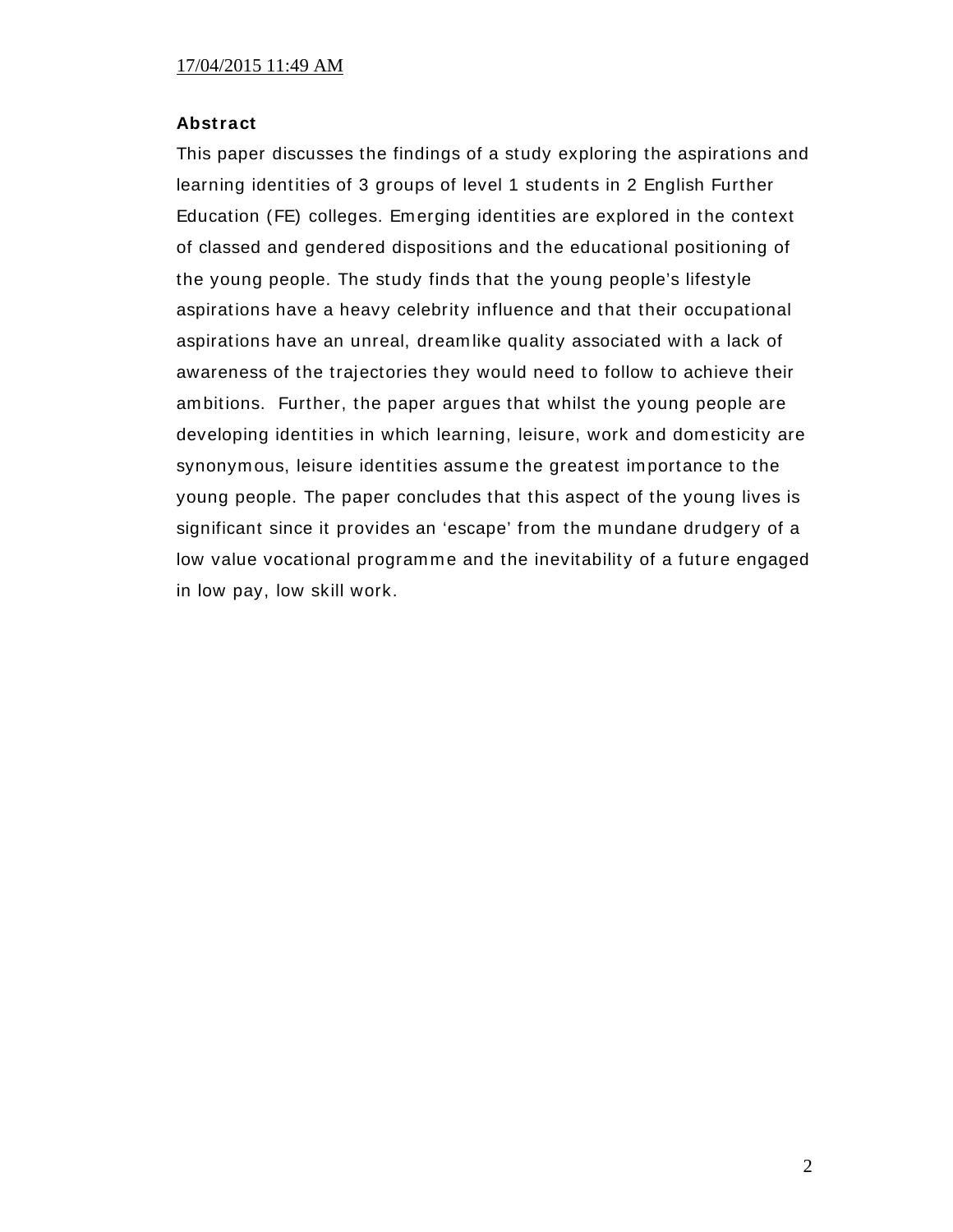## **Travelling Hopefully: an exploration of the lim ited possibilities for Level 1 students in the English Further Education System**

## **Context and Methodology**

32 students and 12 staff from 3 student groups in 2 colleges participated in the study which em ployed an inclusive m ethodological approach in an attempt to demonstrate value and respect for the young people (see Atkins, 2005). This was supported by a variety of data gathering methods including interviews, observation, lim ited documentary evidence, paper based data (e.g personal profiles) from the students and serendipitous data. Emerging themes from the data were discussed with and validated by the young participants.

Two of the three groups of students were drawn from St. Dunstan's College, which is located in an industrial town in the North of England and one from Woodlands College, located in a city in the English Midlands. Woodlands College had recently introduced a new level 1 programme in response to staff concerns about the existing curriculum. This programme, known as the 'level 1', consisted of multiple sm all accreditations related to literacy, numeracy and personal and social education with one day a week spent working towards level 1 NVQ units in a choice of one of four different vocational areas. Both groups at St. Dunstan's were pursuing nationally recognised GNVQ foundation (level 1) awards, one group in Information Technology (IT) and the other in Health and Social Care (HSC).

## **Culture and Class**

The students were representative of two m ain cultural groups. Three quarters (24/32) were white working class with family backgrounds in the ex-mining communities of the Midlands and Yorkshire and six students came from Muslim fam ilies all except one of these having origins in Pakistan. All the students involved in the study (including the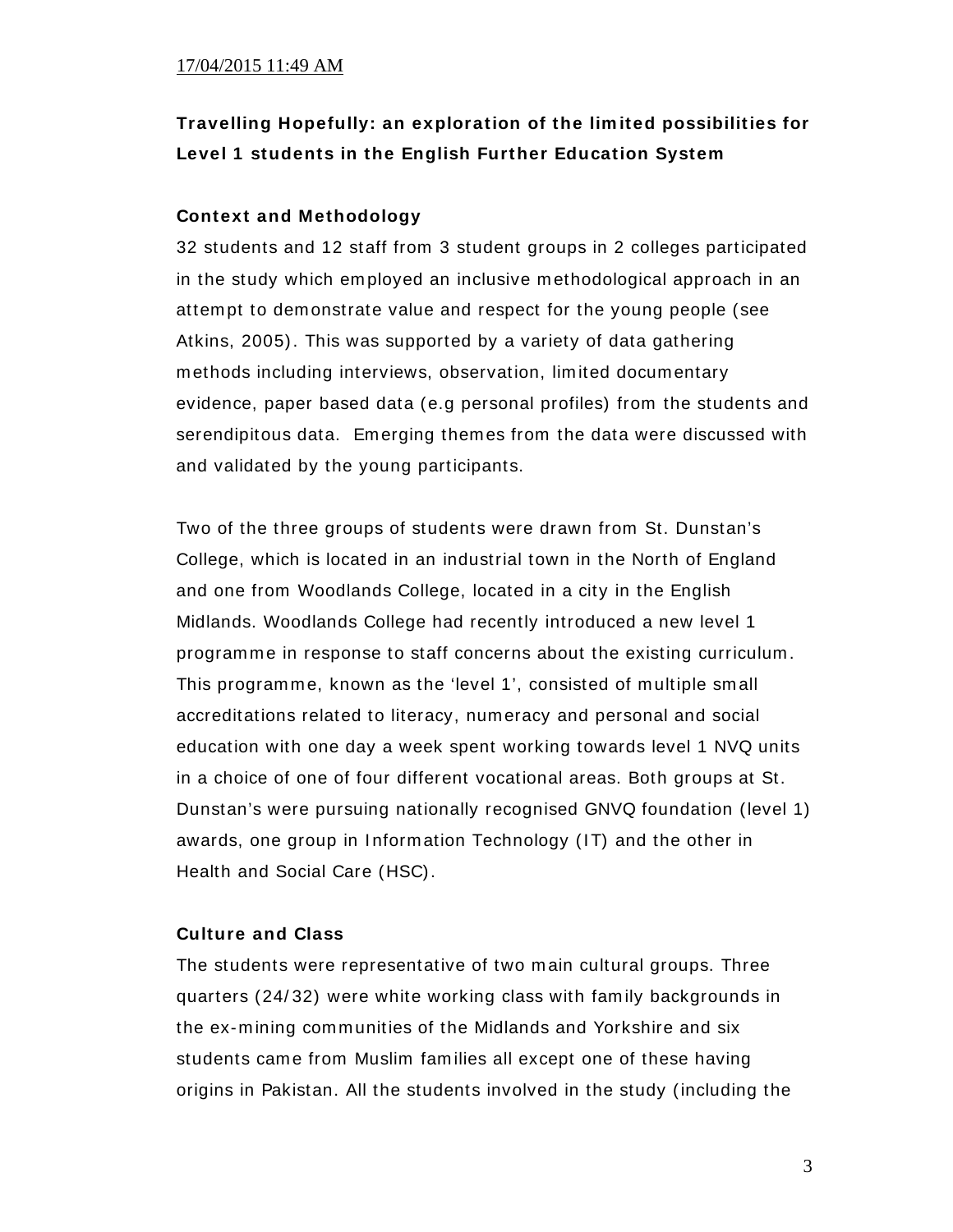two who fell outside these groups) came from lower socio-economic groups. Social class was reflected in lifestyle and parental occupation and was also evident in the gender stereotyped vocational FE programmes followed. Vocational program mes tend to be populated mainly by students from working class backgrounds (Colley et al 2003: 479), have been widely criticised for socialising students into particular job roles (Helsby et al 1998; Ainley, 1991; Bathmaker, 2001) and tend to be regarded as of lower status than academic programmes (Bloomer 1996: 145/ 148; Edwards et al 1997: 1). Gleeson (1996: 100) has argued that they are 'typically uncritical' and do not address important issues of inequality and social justice yet, despite these criticisms, for the young people in this study, a level 1 vocational programme at their nearest college was their only option.

Lim ited employment and education opportunities are available for unskilled 16 year olds with very low levels of credential. They are denied access to benefits but paid to stay in education as a result of policy implemented by a government intent on credentialising the whole workforce, yet are unable to stay at school as they do not have the prerequisite credentials to study at a higher level. They are also effectively excluded from many work based learning programmes where training is only available at level 2 or above (e.g. plumbing and childcare), and from 'academic' re-sit programmes which normally require evidence of 'D' grade GCSEs. Thus, only vocational programmes are available and the 'choice' of these at level 1 is not only limited nationally (14-19 Reform Group 2004a: 17) but also at a more local level as College Senior Management Teams (SMT) determine, for financial and strategic reasons, which programmes they will offer. The nature of guidance or allocation to programme is equally open to chance, often determined by factors such as number of enrolments and illustrated by Leonardo (Level 1, Woodlands):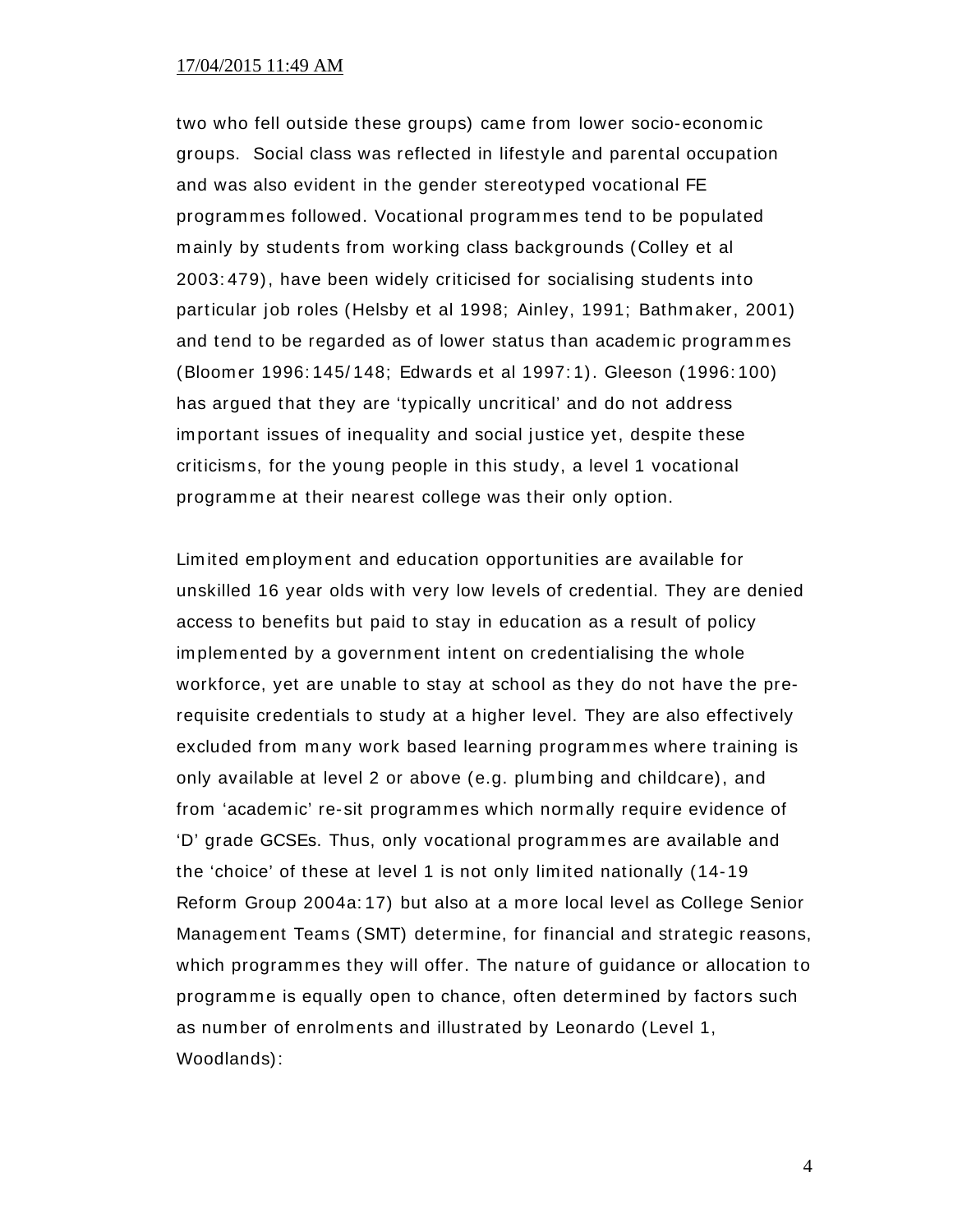[I came onto Level 1] 'cos I couldn't get on to the course that I wanted to get on to…it was engineering, refrigeration and reconditioning. II came on to the Level 11 because I didn't know what else to do

These factors combine to constrain young people to the extent that a decision to go to the local college and take a level 1 vocational course ceases to be even the 'pragmatically rational process' described by Hodkinson (1998: 103) much less an active choice. Rather, in terms of socio-economic status and lack of credentials, young people like Leonardo are structurally positioned, perhaps inevitably, to make a transition to a lim ited range of low level, low status further education programmes in which they will be engaged in 'busy work' – useful for filling time and able to produce an individual 'socialised to work' (Tarrant, 2001) but of little value in terms of learning and education.

## **Gendered Roles and Dom esticity**

Socio-economic structures and those of the education system are not alone in denying opportunity to these young people. Adherence to traditional gender roles, or 'gendered habitus' (Reay, 1998: 61) in which both young men and young women appeared to view the gender divisions as natural and universal also formed a major part of the young peoples' dispositions and identities. The female students, whilst notionally rejecting domesticity as an option for the future, were all engaged in domestic activity at some level and a significant num ber undertook often onerous caring responsibilities in addition to their college course. Colley et al (2003) have argued that vocational learning is a process of becoming and that 'predispositions related to gender, fam ily background and specific locations within the working class are necessary … for effective learning'. Further, they suggest that the dispositions of individuals on care programmes are shaped by the female stereotype of caring for others, something which was particularly evident in the students in the HSC group at St. Dunstan's.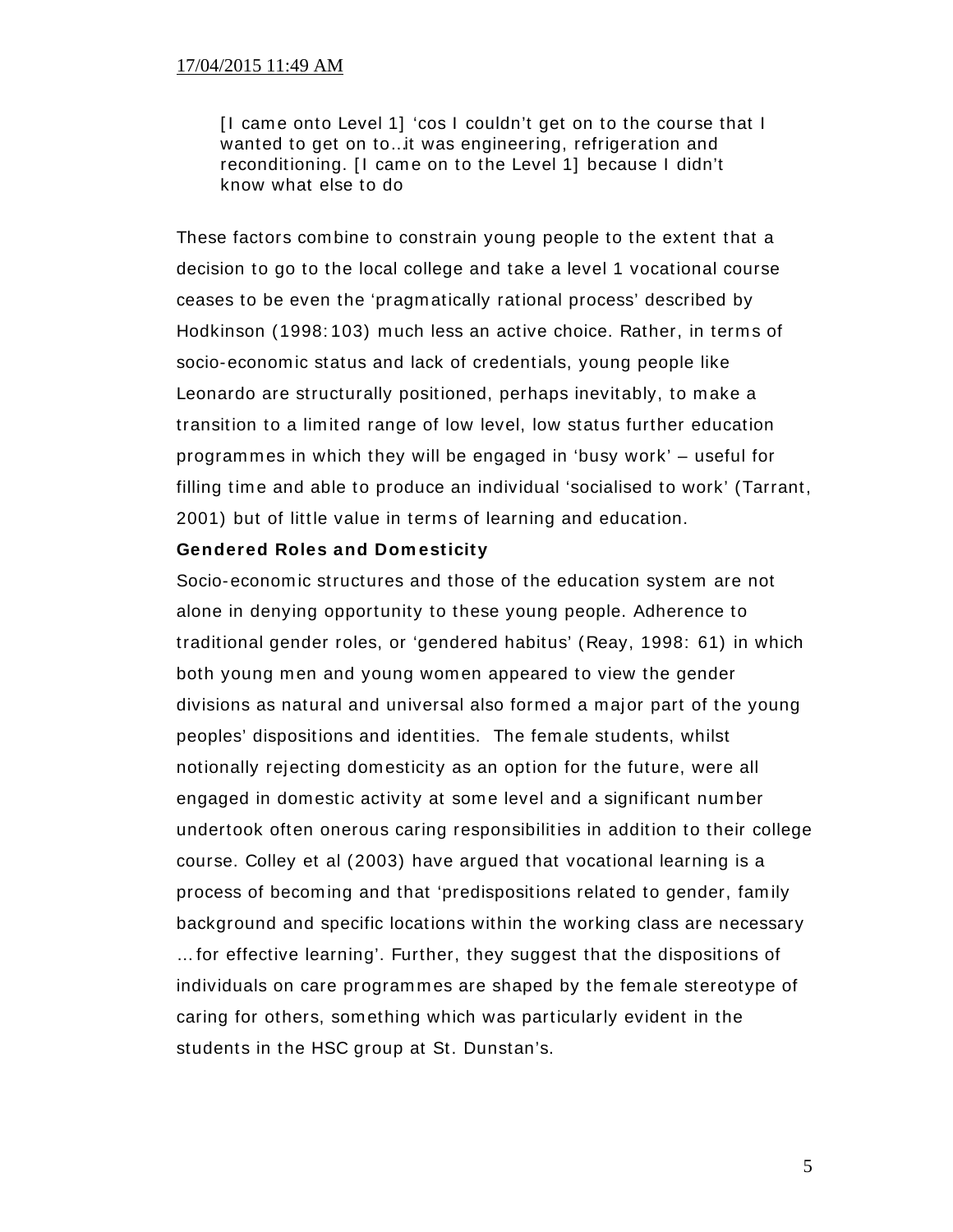However, there was a tension between these caring identities and in the students' expressed rejection of fulfilling a 'wife and mother' female stereotype, sim ilar to that described by Hodkinson et al (1996: 117/ 119) who found that, despite entering gender stereotyped occupations, young women made little reference to marriage and domesticity when describing their future plans and suggested that they were disinterested in marriage and domesticity after observing the impact of this on older sisters. Consistent with this, only 5/ 20 fem ale students included children in their imagined future. Significantly, these students had no major domestic or caring responsibility within the home, unlike those of their peers who rejected domesticity as a possible future.

In contrast, the male students, irrespective of cultural or ethnic background, envisaged futures where they would 'look after' a wife or girlfriend and, indeed, a fam ily in which 'look after' meant to provide financial support. The prevalence of such gendered values amongst the white working class ex-mining communities was highlighted by Jaskaren, a lecturer at Woodlands College:

The other thing people should look at is general culture in the working class. If my son did better than me I would be proud but I have been to meetings in mining communities where if the son is doing better than dad he doesn't like it. Mining communities used to have a job for life and this engendered the attitude ' I don't need to study' – this attitude still prevails in the third generation. If someone does better the community doesn't want to know.

(Jaskaren, Lecturer Woodlands College)

This comment demonstrates the way in which the prevailing paternalistic culture of the former mining communities maintains a status quo in terms of fam ily hierarchy and consequently class status. Father/ son relationships which discourage education in this way suggest that it is not only young women who are constrained by local cultural and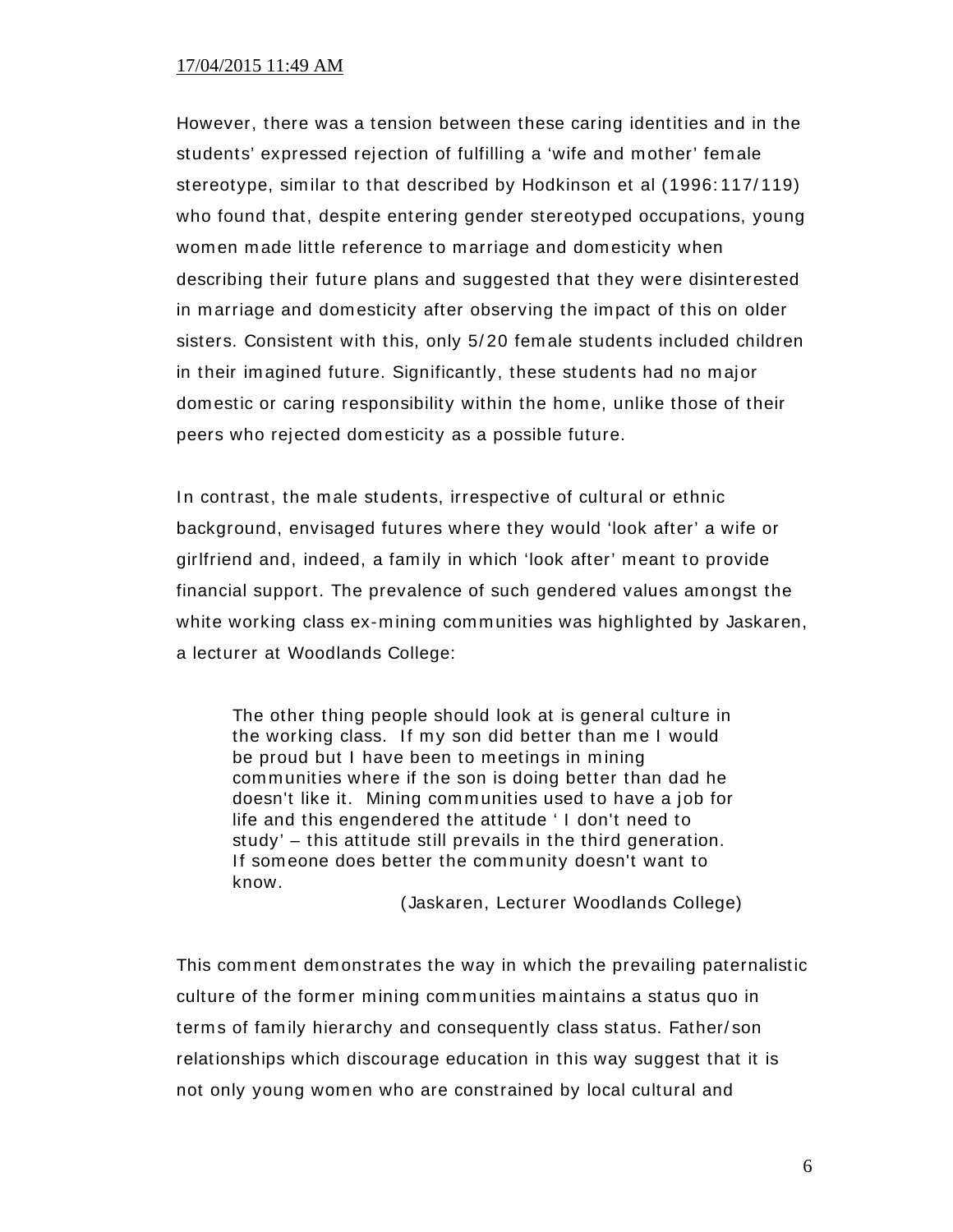gendered practices and beliefs which are regarded as natural and normal by the community.

#### **Fantasy Futures**

All the young people in this study, irrespective of gender or ethnicity, demonstrated a fascination with celebrity culture, and a conviction that one day they would experience a sudden transformation which would lead to a celebrity lifestyle. This was reflected most strongly in their aspiration to achieve an affluent lifestyle, but also in that when making their own choice of pseudonym during the fieldwork for the study, almost all chose the names of 'well known' celebrities drawn largely from the fields of sport, film , television or fashion. This preoccupation with a celebrity lifestyle formed a significant aspect of the young peoples' leisure activity in terms of their interest in popular culture, 'reality' television programmes such as 'Big brother' or 'Pop I dol' in which the winner received significant cash rewards and instant fame and high profile personalities such as the Beckhams.

Ball et al (1999: 214) have discussed the concept of fantasy futures, a belief in sudden transformation, of waking up rich and famous (for example by appearing on Big Brother or winning the lottery), and this phenomenon has also been identified in a study of NEET (not in education, employment or training) young people in Wales (TES 2006). Some young people did, however, acknowledge the likelihood of a more mundane future. For example, Catherine (Level 1, Woodlands) wanted to be a dress designer but recognised that she was more likely to 'have babies and work in a clothes shop' whilst AI (IT, St. Dunstan's) wanted to be an IT consultant in America, but followed this up by saying somewhat wistfully 'I can dream it'.

Whilst the young people in this study acknowledged that their futures were likely to be more mundane, they did not appear to see any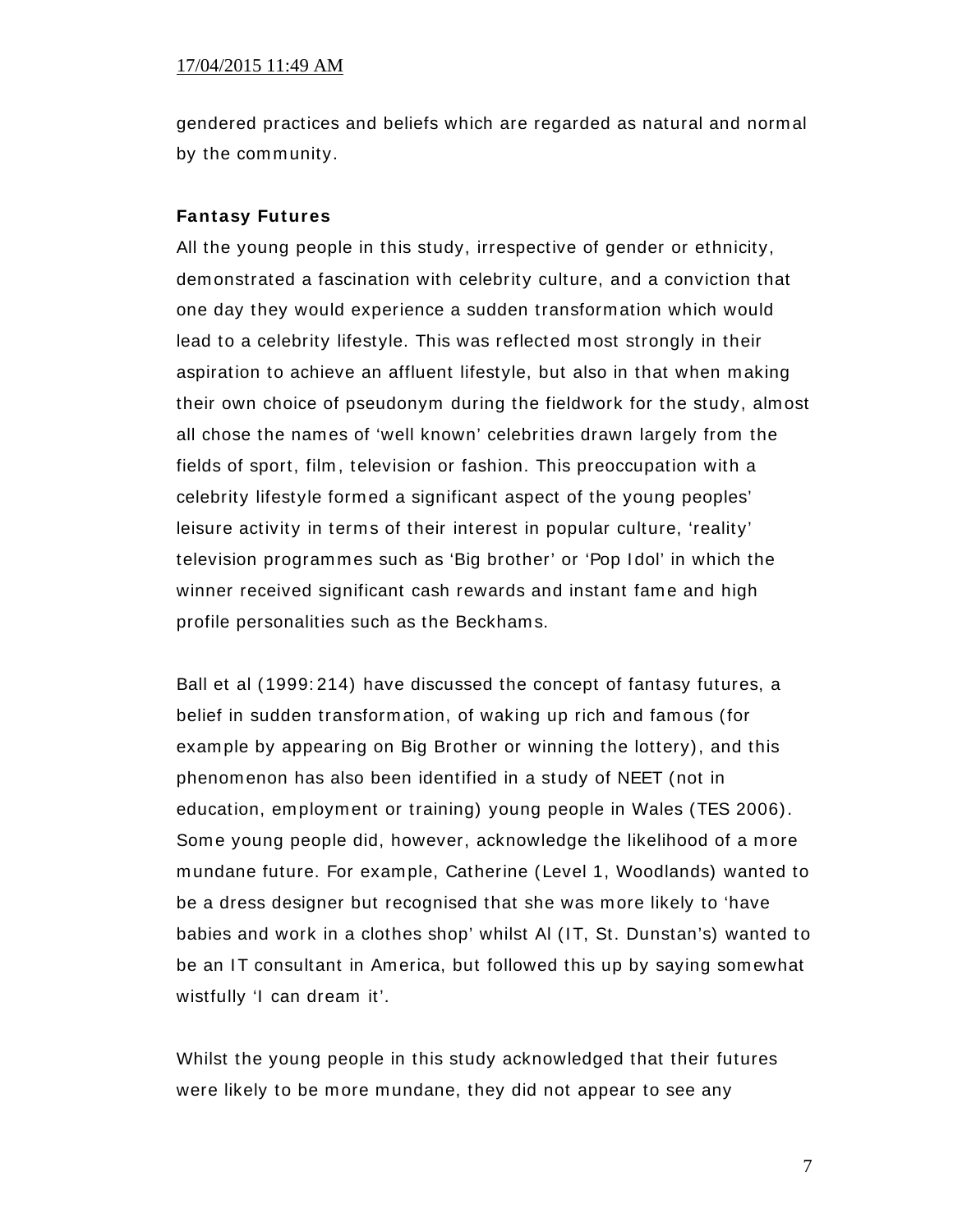dissonance between their anticipated future employment and their lifestyle aspirations. Paris (GNVQ HSC; St. Dunstan's) for example, wanted to be a midwife, but envisaged herself living in 'a mansion' in North Yorkshire. Leonardo (Level 1: Woodlands) expected to become a self-made multi-millionaire. Although his plans for achieving this were somewhat vague, and certainly inconsistent with his occupational ambition to become a refrigeration technician, they were not apparently unrealistic to those who were interviewed with him. This inability to detach an occupational aspiration from a fantasy lifestyle seems to suggest that the young people perceive their occupational ambitions to be as likely or unlikely as winning the lottery.

It appears that the achievement of occupational ambitions may indeed be as likely as winning the lottery. Knowledge about career pathways, credentials and the potential length of transition was lim ited to one student (Abdul, IT St. Dunstan's) who had observed his cousins' transitions through higher education. Of the other 31 students who participated in the study none had any idea of the pathways, credentials or length of transition necessary to achieve their aspirations, and, like the young people in Bathmaker's (2001) study, they showed no inclination to investigate this.

However, having such dreams, whether of fantasy futures or even fantasy occupations may be necessary to enable the young person to accept the reality of 'here and now' and to enable them to rationalise pragmatic responses to imperatives such as the need for money. The drudgery of the low pay low skill work that many young people engaged in, or progressed to, was only ever perceived to be temporary in the context of a belief in a sudden transformation to fame and fortune or the possibility of a return to an education which would enable them to fulfil their occupational aspirations.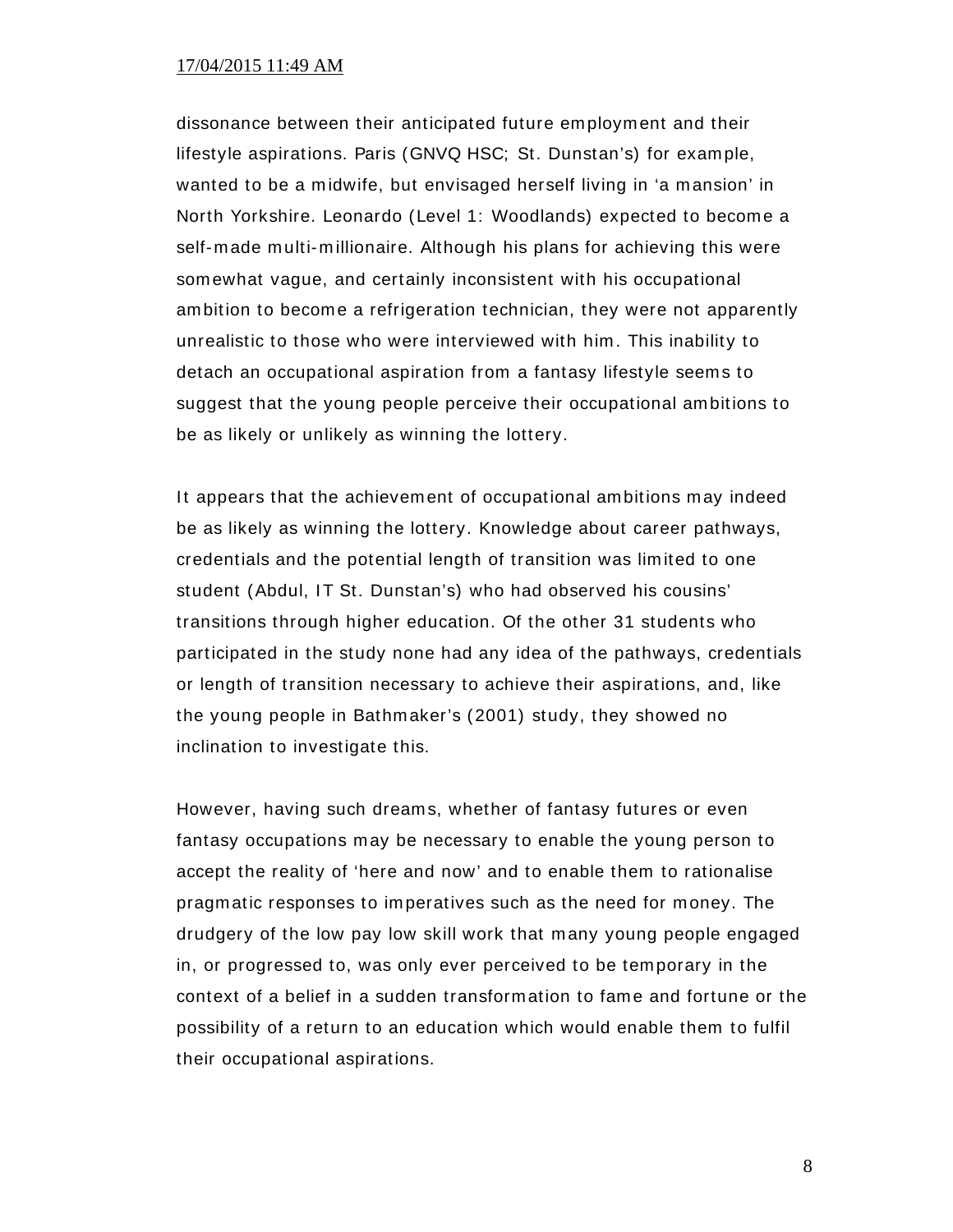## **'Buying I n' to Learning?**

At interview all the young people who participated in the study expressed a clear verbal comm itment to 'doing the course' and to the concept of lifelong learning, creating an image of industriously using their level 1 programme to build up to the future. All anticipated progressing through an extended transition to a professional or technical role, suggesting that their apparent comm itment may have been the instrumental motivation based on a form of credentialism promoted by educators and policymakers described by Ecclestone (2002: 20).

Each young person expressed a clear perception that working hard and achieving 'good' credentials was important. This was expressed in a number of ways. For example, Wayne (IT St. Dunstan's) explained how important good attendance was to success, which he defined in monetary terms:

I have just got to keep coming to college and keep coming till the years have gone past because I 've got three brothers who did the same and they earn about £8 an hour now

Jade (HSC St. Dunstan's), like Wayne, com pared herself with her siblings, in this case to emphasise how credentials might give her a better future:

My mum's wanting me to be go into a job where it's qualified and there's plenty of money behind it 'cos she wants me to do good. Like my sisters, I 've got three sisters older than me and they've turned out to be just mums, they've got nowhere in college and nowt like that and I just want to prove to me mum that I want, I can get qualified and get far (original em phasis)

These young people perceived themselves to be working hard in pursuit of their goals, and expressed confidence that with continued commitment they could achieve their occupational ambitions yet data from observations and staff interviews indicated that they spent most of their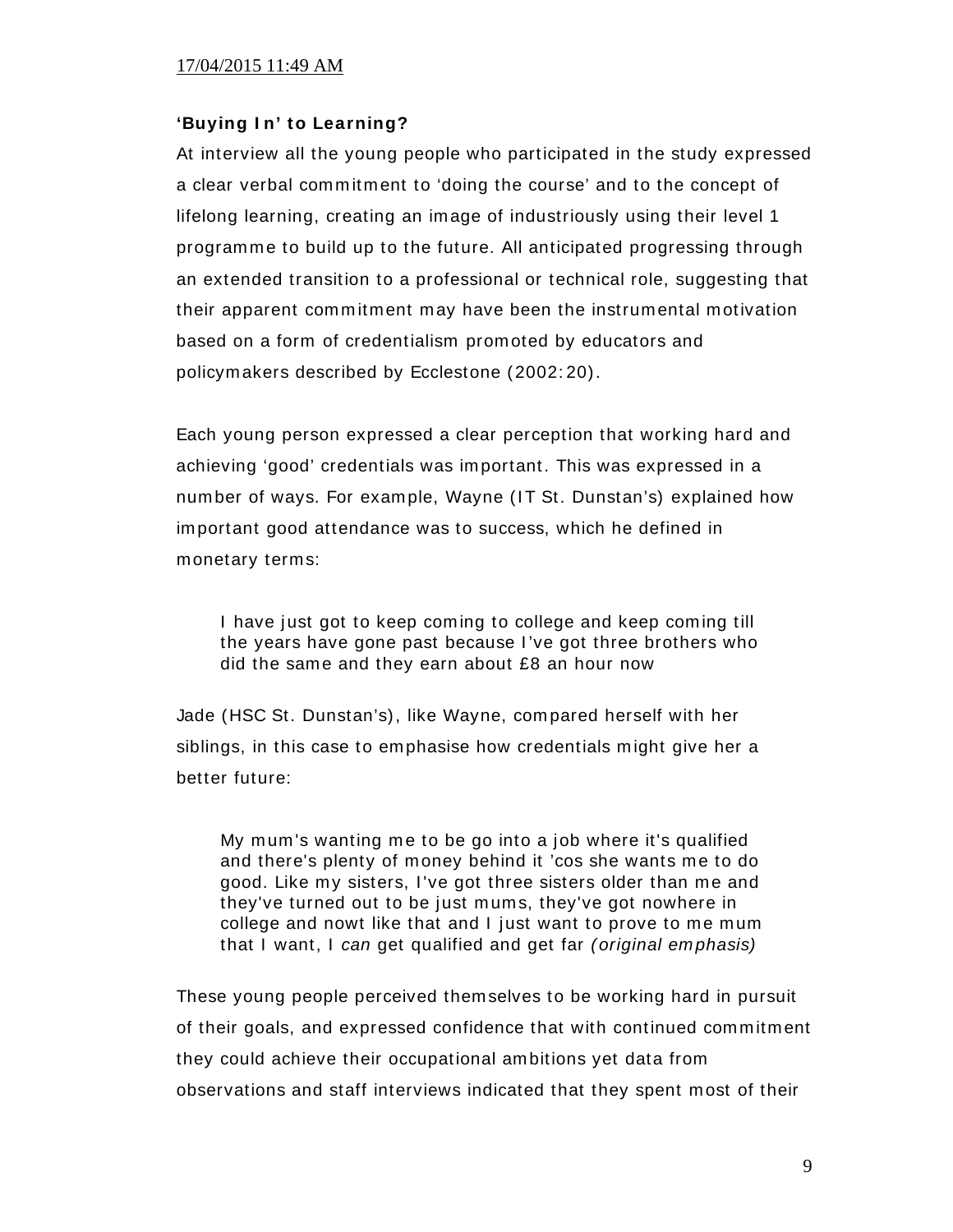time 'doing leisure' rather than 'doing work' providing an interesting contradiction between personal rhetoric and reality. Most of the young people interviewed were clear and confident in their responses and did not appear to be expressing the lifelong learning rhetoric in the sense that they believed these were the answers I expected. Rather, this appeared to be their reality, at least at that moment in time suggesting that their apparent buy in to the lifelong learning rhetoric formed, at least in part, a recognition of the societal value placed on credentials and occupations and reflected an attempt to m ove beyond the dispositions they brought from past learning programm es (Ecclestone 2002: 144) and to be valued within a hierarchy of lifelong learning.

Despite this, only 12/31 of the young people progressed to level 2 provision, with the remaining students failing, withdrawing or choosing not to pursue level 2 study. It has been suggested that some young people remain on low level vocational programme out of a belief that 'qualifications will get them jobs' (Bathmaker 2001: 90), and that even relatively low status programmes and credentials can buy a degree of economic capital or be used to engender more cultural capital (Colley 2006: 25). However, Colley's study related to Level 3 CACHE Diploma students and whilst her argument may be extrapolated to students on higher level vocational programmes, it seems that for students on level 1 vocational program m es there are two significant factors which prevent this happening. Firstly, level 1 vocational programmes such as those followed by the young people in this study carry no occupational currency and cannot, therefore, be exchanged for economic capital. Secondly, many of the young people were not on programmes they had 'chosen' but on programmes to which they had been directed. This seems to suggest that many level 1 students may be undertaking programmes in subject areas in which they have no intrinsic interest.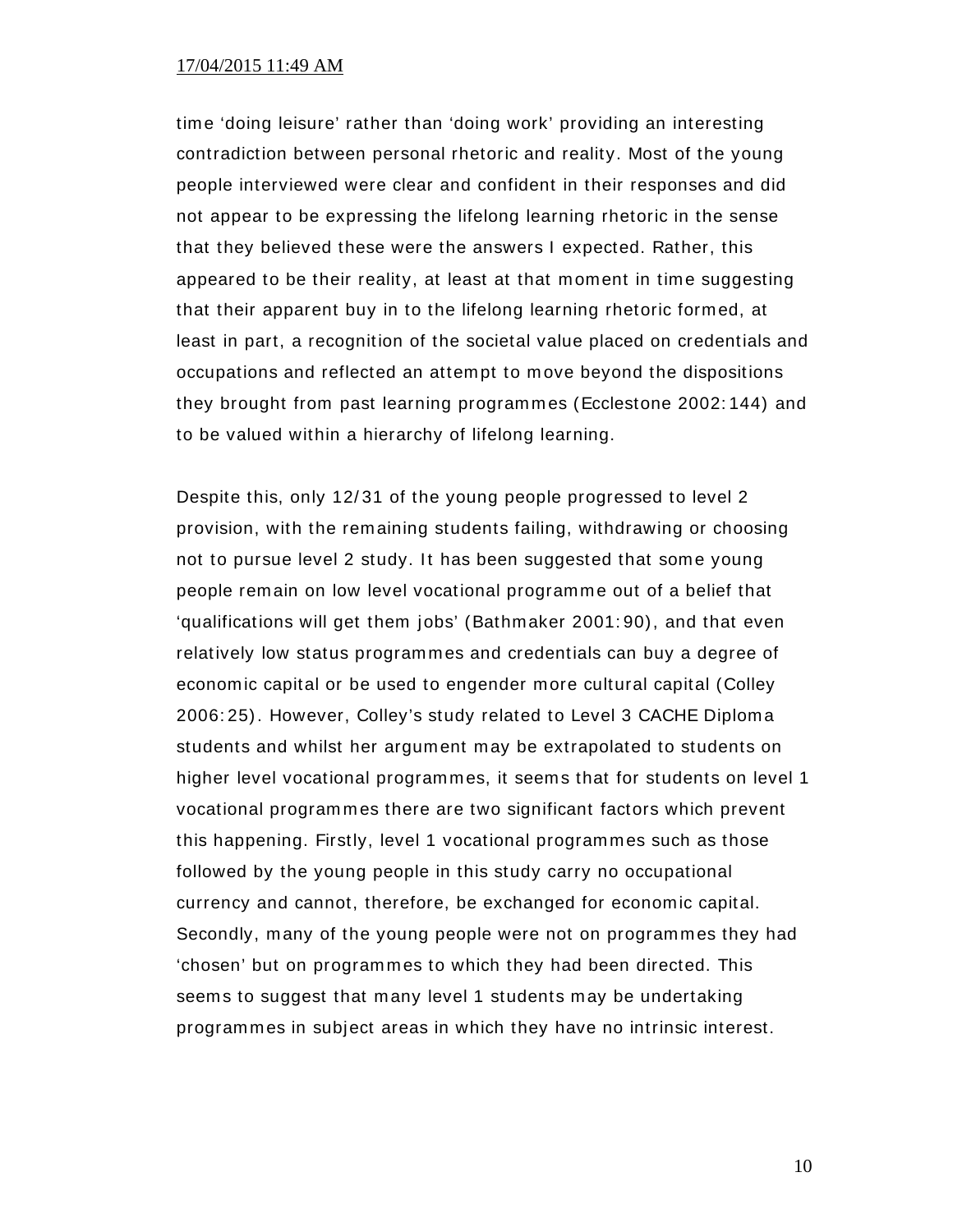Consequently, it may be argued that those young people who do not 'progress' through multiple levels of vocational programmes are simply making 'pragmatic decisions' (Hodkinson 1996: 125). That is, they are exercising agency constructively in the sense that they are recognising the constraints and limitations they live within and using their limited cultural capital as a basis for gaining whatever economic capital they are in a position to secure. Emma and Naz (both IT St. Dunstan's) provide examples of this. Em ma had wanted to 'do leisure and tourism' but this had failed to recruit and she had been directed to an IT programme in which she expressed disinterest. Emma worked with her mother as a part-time cleaner at a local supermarket. Naz had enrolled for his programme on the basis of a 'D' grade GCSE, this being the highest he had achieved in any subject. He spent weekends working with his father as a construction labourer. Naz failed his GNVQ and Emma withdrew from her programme after one term. Although these students' destinations were formally unknown to the college, their friends suggested that both had continued with their existing employment in a full time capacity. This suggested that they were making the best use of existing capital in the form of fam ily connections to obtain low paid, low skill work which would generate an im mediate, if very lim ited, economic return, rather than hoping that a vague and distant future would provide credentials necessary to get the job (and economic return) that they aspired to.

#### **W orking Hard at Doing Leisure**

The young people expressed a conviction that they were 'working hard' – something which was consistent across all groups and individuals – despite published research (Bathmaker 2005: 89) and other em pirical data which contradicted this. This phenomenon appeared to reflect a need to conform, possibly as a result of 'the inculcation of social discipline' (Cohen 1984: 105) arising from their level 1 program mes as the young people are prepared for a pre-ordained position in the labour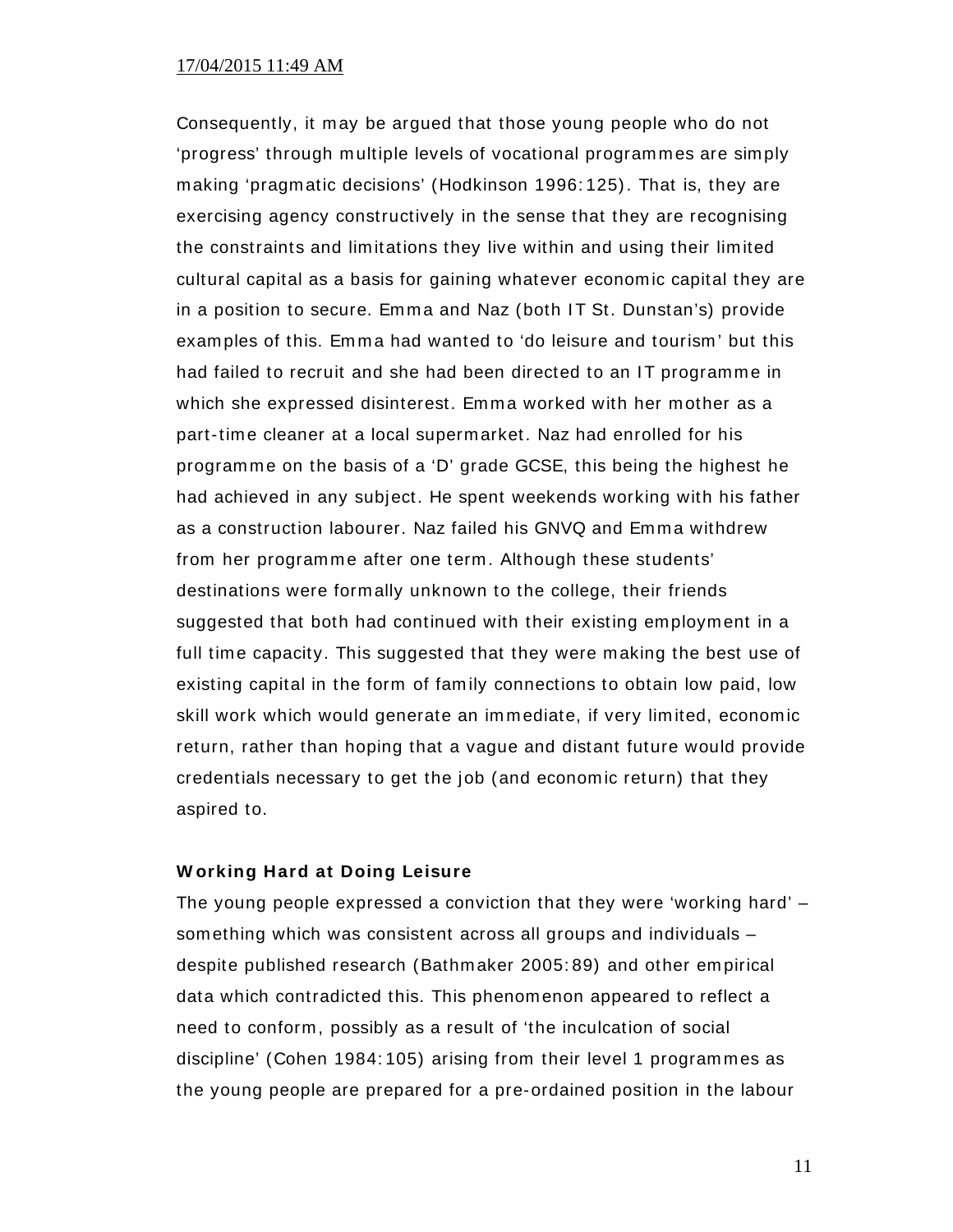force (Helsby et al 1998: 74). The students are clear about what holds a value educationally – attendance, motivation and effort (Bathmaker 2005: 89) and appeared to perceive themselves to be conforming to this (and thereby demonstrating their value as members of a learning society), despite the fact that they behave 'as if education happens by a process of osmosis' (Macrae et al 1997: 505). Failing to conform brings with it the likelihood of becoming an 'outsider' who does not participate in lifelong learning. Whilst these young people m ight not be able to analyse the im pact of social exclusion arising from non-participation in education and subsequent employment in low pay low skill work, they may well recognise that such a process would lead to a loss of their imagined future.

The classroom activity considered by the young people to be 'hard work' was open to three different interpretations. In addition to the perception of hard work by the students, the staff group had a perception that the students lacked concentration skills and my own interpretation was that the students were using the time as an opportunity not to learn, but to negotiate arenas and identities mainly associated with leisure activity. It is apparent that young people experience considerable tension in negotiating between different arenas as they try to reconcile the demands of social lives which are 'pivotal elements of their identities and are equal to, if not m ore important than, their educational selves' (Ball et al 2000: 59), of college and learning towards which they have a somewhat ambivalent attitude, and work or domesticity, both regarded as generally unpleasant necessities. The students all claimed to 'love college' but the focus of this was on maintaining friendships within the group rather than any course-related activity. During classroom observations the activity the students engaged in was primarily focussed on discussions related to social and leisure activities they were planning or had recently participated in.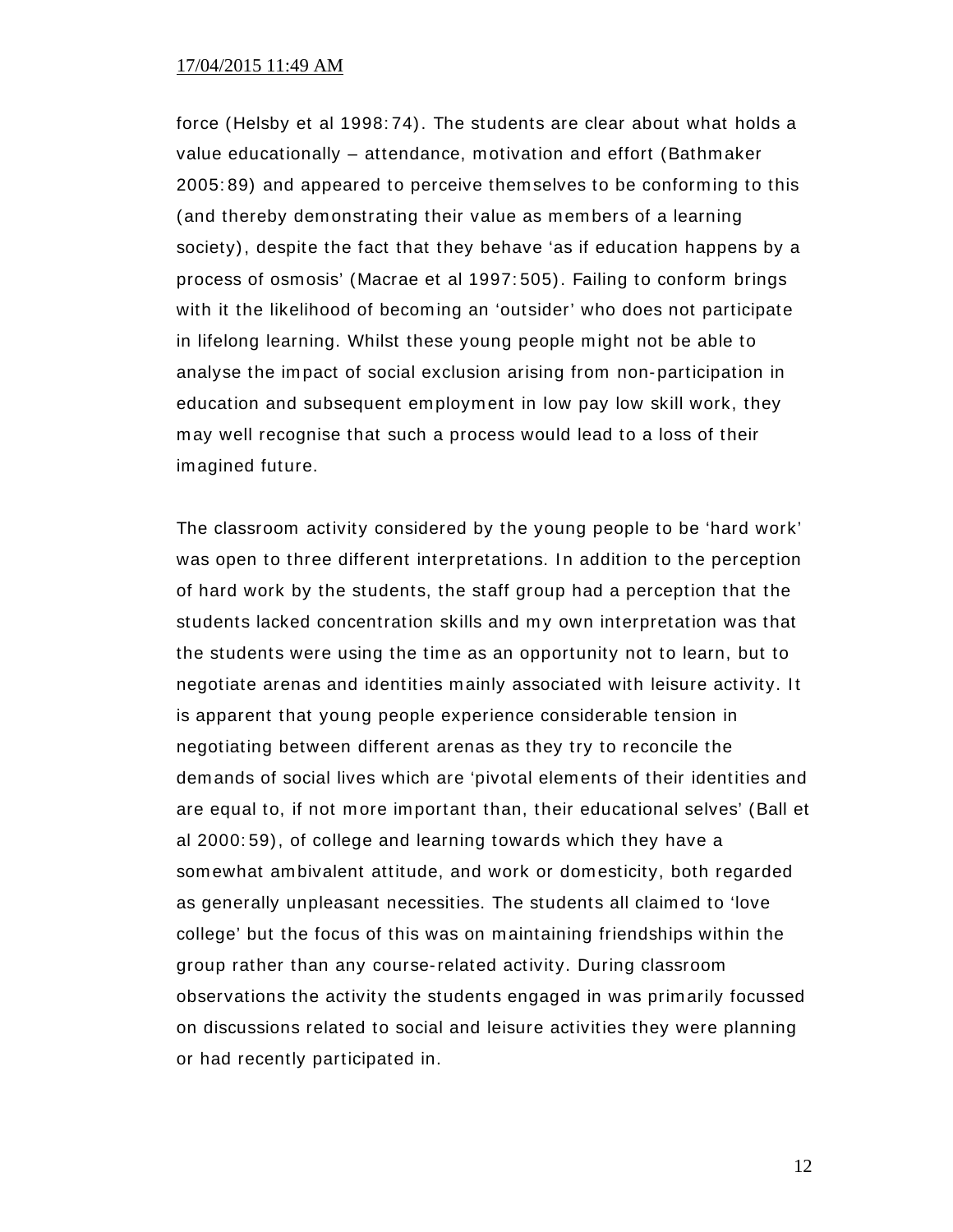Leisure also provided the imperative to work since the social activities the young people engaged in were all expensive. Alcohol use was consistent across both genders and all cultural and religious groups and translated as 'socialising with friends' both in the evenings and at lunch times. 'Hanging around' with friends often also entailed going to a pub or someone's home and drinking alcohol as well as activities such as meeting in town and shopping. Hobbies such as dance and sport also entailed a significant financial outlay as did the use of a mobile phone, the make and model of which were significant in conferring status. However, this leisure activity was critical in providing a form of light relief, something to look forward to in lives that were perceived by the young people to consist largely of the mundane and boring – college, work and domesticity.

The willingness of these young people to invest significant emotional and financial resources into their social lives is indicative not only of the importance they place upon it but also of the fact that they are constructing different biographies, in which their social life forms the most important aspect of their identity, to the extent that learning identities may be abandoned in order to generate the economic capital necessary to pursue social activity. This is consistent with Unwin and Wellington's findings that young people are increasingly seeking out alternatives to full time education (2001:51) and may provide a further explanation for the significant number of students on level 1 programmes who fail to achieve or who do not progress within education. This phenomenon may also be compared with the 'choice biographies' emerging amongst more affluent adolescents where work, leisure and study are 'balanced' and 'flexible' in order to generate more cultural capital and facilitating the presentation of a disconnected transition in a positive light such as a 'good' gap year (Ball et al 2000: 68). The high priority placed by the young people in this study on social lives and leisure indicates that these priorities are common across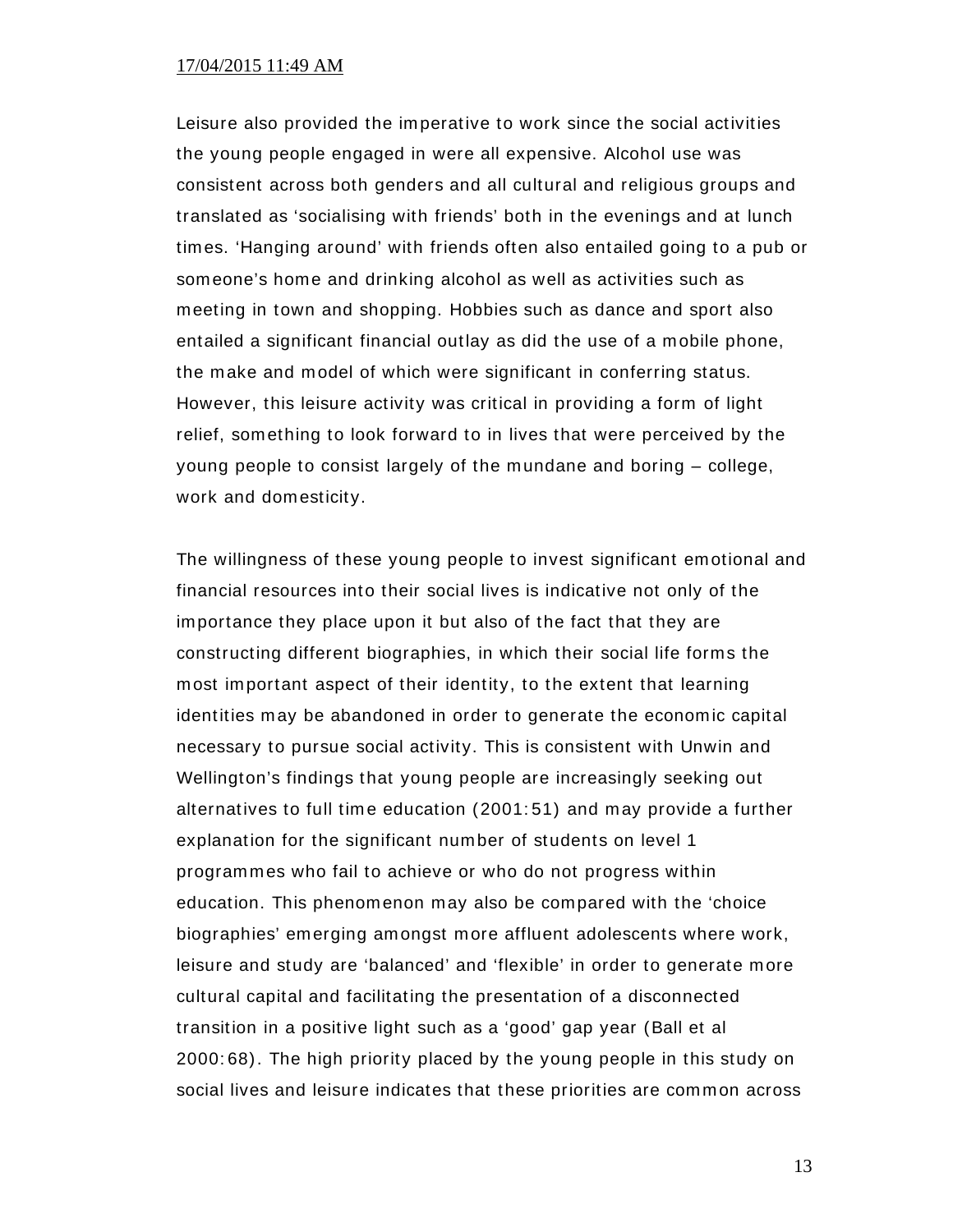social class boundaries although the young people in this study do not have the same material and cultural resources to create a positive choice biography as do their middle class peers. This positioning thus limits both their participation in education and their ability to participate in society as consumers.

Whilst many aspects of their social lives were benign, others were less so and concerned behaviour related to sexual activity, the use of illegal drugs and alcohol. Using individual agency in this way leaves the young people open to judgements such as 'disaffected', 'disengaged' or 'socially excluded'. Social lives which involve aspects that may be subject to such pejorative discourse are articulated in a particular way which provides relief from an otherwise mundane life, in which there are almost no opportunities to change the status quo yet also provides an opportunity to challenge or resist that status quo by indulging in behaviour which is at odds with a wider and more readily accepted culture in society.

However, placing the greatest emphasis on their leisure rather than their learning identities and exercising individual agency in this way will not enable them to engage with the 'system' and negotiate a transition to a professional occupation. A more likely outcome is the development of a form of agency which provides at least an illusion of independence and overtly rejects state sponsored institutionalised education systems. Another form of this is disaffected behaviour in the classroom, stigmatised by government and society but reflecting nonetheless a clear rejection of a system about which many young people have few illusions. Thus, Naz (IT St. Dunstan's) stated that he preferred college to school because 'I t's about being treated with respect and no uniform' but continued to exert individual agency in his rejection of the conformist GNVQ culture. He attended sporadically, spoke provocatively, used class time to pursue discussions about leisure activities and rarely submitted any work. Such behaviour reflects an adolescent sub culture which uses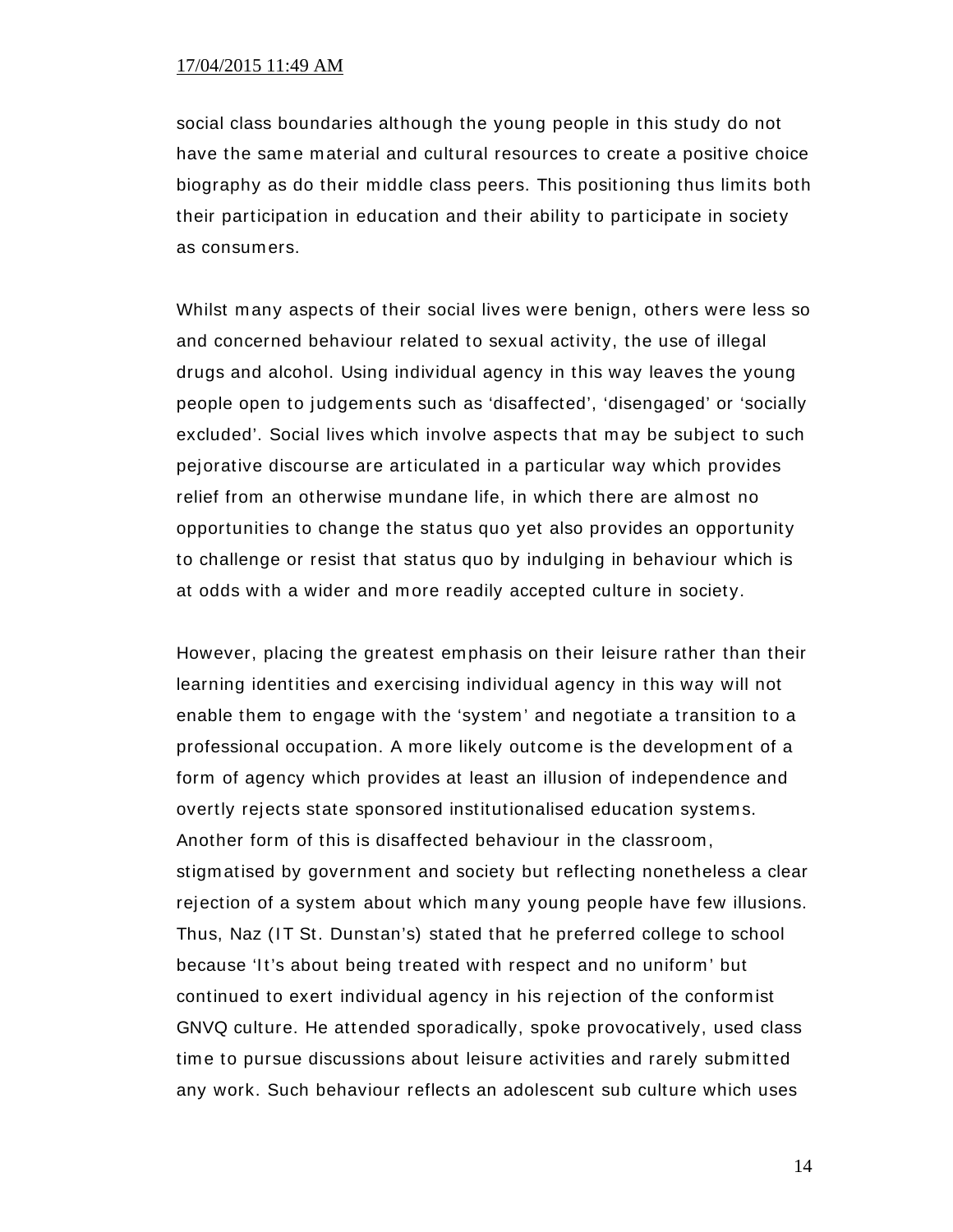dress, language and behaviour 'consciously at odds' with the official culture of the institution and which works in tandem with the schools' distinction between 'good' and 'bad' students as it reproduces the social relations of the wider world (Webb et al 2002: 123/ 124).

## **Conclusion**

This paper has explored some of the key themes arising from this study and suggests that as the young people involved attempt to develop identities and negotiate their transitions from school to work, a number of things are happening. They are developing identities in which learning, leisure, work and domesticity are synonymous, but where leisure is of the most fundamental importance. Unreal hopes of something better than mundane low skill low pay employment and the lifestyle that that can support rely on sudden, almost miraculous transformations which could place the young person in a position in which they had no financial concerns and would facilitate their engagement with leisure activity whilst sim ultaneously causing them to be held in a higher regard by the rest of society – valued more, rather than valued less.

This paper has also highlighted the irony that these young people have sim ilar occupational aspirations to their more educationally successful middle class peers but are more constrained by fundamental structural forces and lack the agency and cultural capital to realise those aspirations. There are particular tensions between their verbal commitment to education and lifelong learning rhetoric and other behaviours which are indicative of a more ambivalent, instrumental view of education contrasted with a recognition of the societal value placed on learning and an apparent desire to be viewed as 'buying in' to learning, something which, of itself, confers a degree of societal value. Despite this apparent 'buy in' most of the young people reject a system which can only offer them an extended transition on low value courses.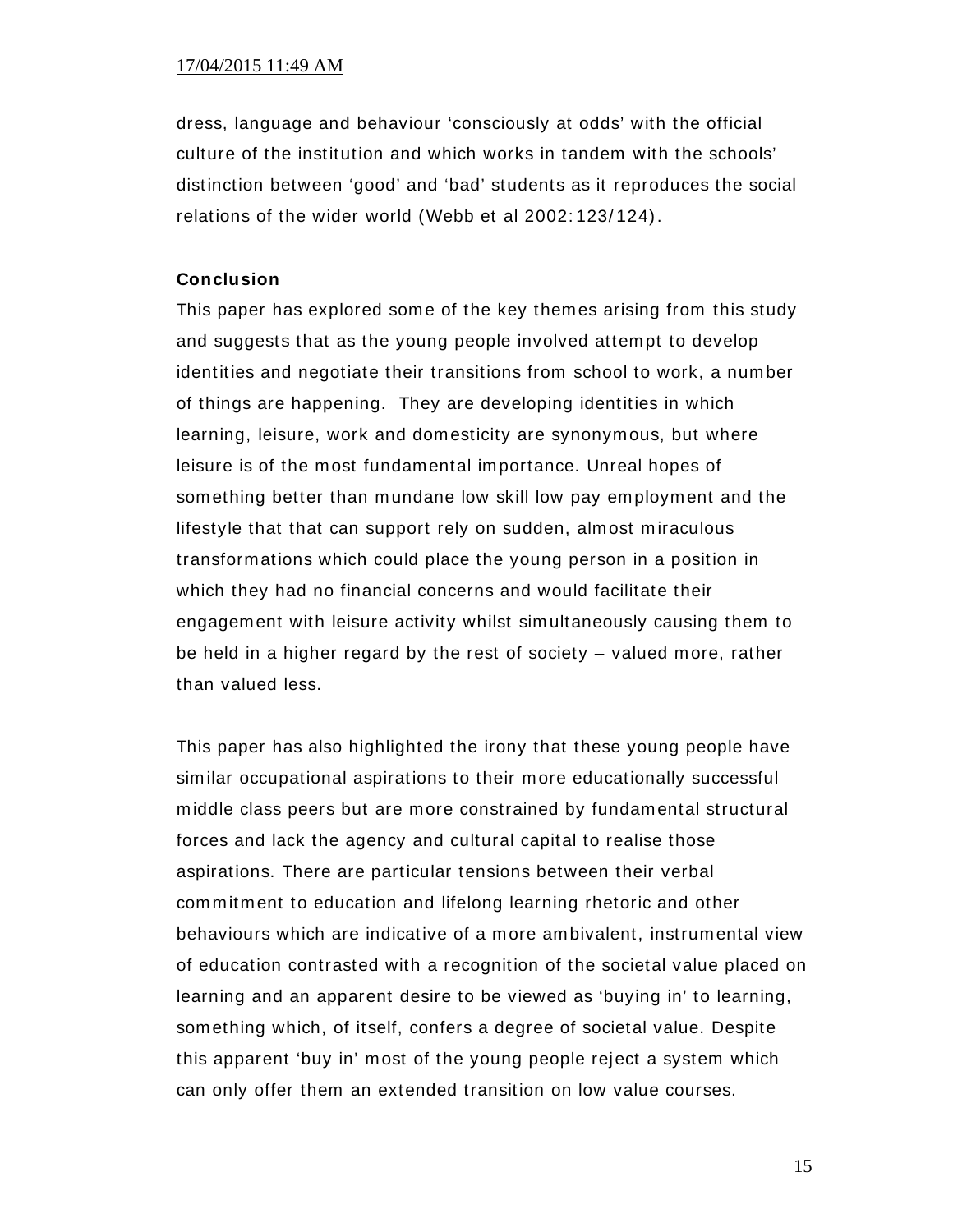Instead, many choose to utilise what limited capital they have in return for low skill, low pay work which can finance their leisure and social activities. In addition, characteristics such as class, gender and vocational education serve to bind each young person more firm ly into their allotted place in society – one where they are unqualified, low paid, low status and unvalued and structurally positioned, partly inevitably, to make choices that are not their own and to do low level activities and be 'busy' (rather than engaged in learning) as a preparation for low pay low skill employment. The tensions outlined here are key factors in that most Level 1 students fail to fulfil their aspirations but drift into low skill, low paid employment, denying them opportunities and simultaneously maintaining a status quo in terms of social class structures.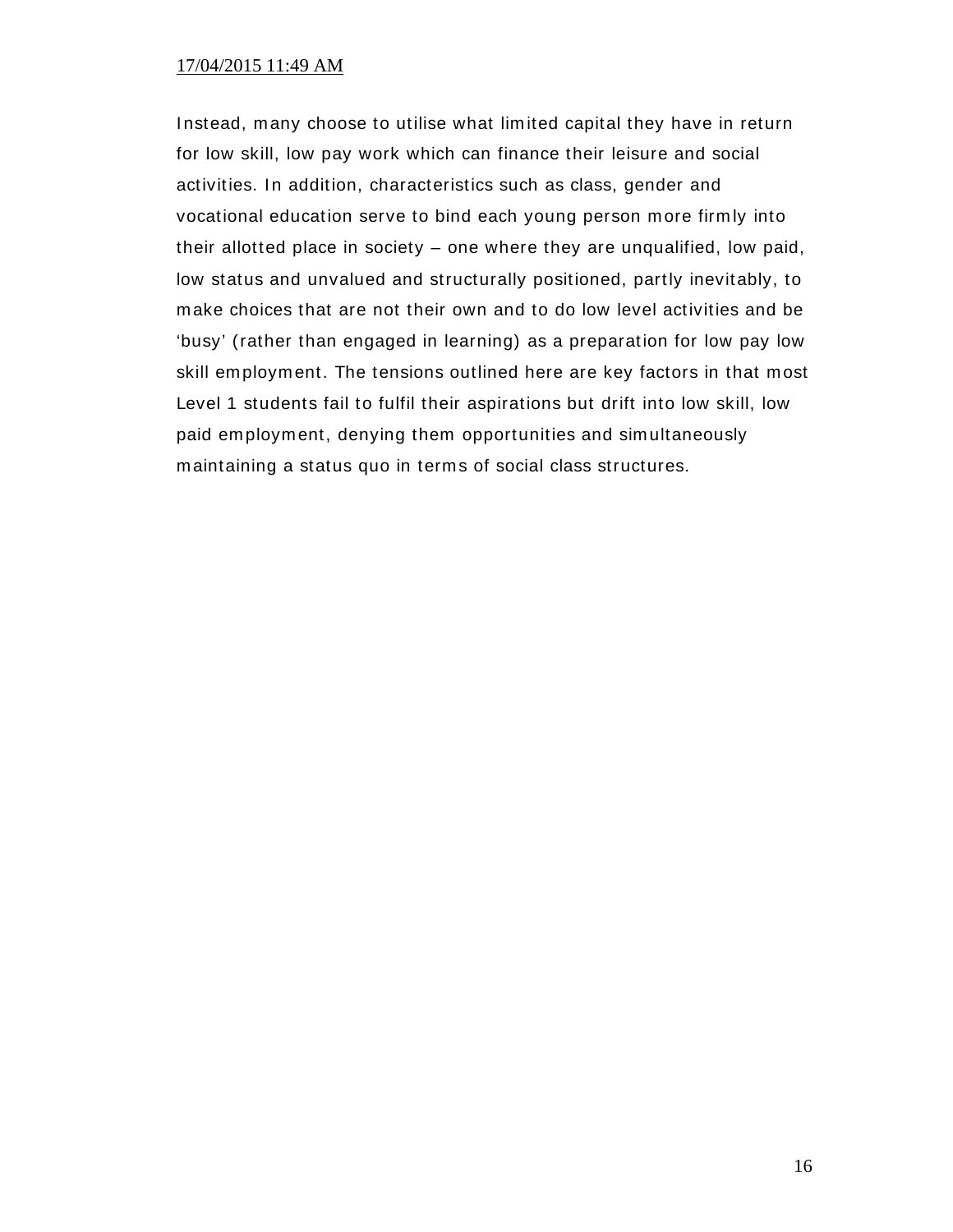17/04/2015 11:49 AM DRAFT

## **References**

Ainley, P. 'Education for Work' in Chitty, C. (Ed. 1991) Changing the Future London: The Tufnell Press

Atkins, L. 'Researching 'With', Not 'On': Engaging Foundation GNVQ Students in the Research Process' Paper presented at the British Educational Research Association Conference University of Glamorgan September 2005

Ball, S.; Macrae, S. and Maguire, M. (1999) 'Young Lives, diverse choices and imagined futures in an education and training market' in International Journal of Inclusive Education vol. 3 no 3 195-224

Ball, S.J.; Maguire, M. and Macrae, S. (2000) Choice, Pathways and Transitions Post-16 New Youth, New Econom ies in the Global City London: Routledge/ Falmer

Bathmaker, A-M (2001) 'It's a Perfect Education': Lifelong Learning and the Experience of Foundation-level GNVQ Students' in Journal of Vocational Education and Training Vol. 53, No. 1 pp 81-100

Bathmaker, A-M. (2005) 'Hanging in or shaping a Future: defining a role for vocationally related learning in a 'knowledge' society' in Journal of Education Policy Vol 20, No. 1 pp 81-100

Bloomer, M. (1996) 'Education for Studentship' in J. Avis; M. Bloomer; G. Esland; D. Gleeson, D. and P. Hodkinson Knowledge and Nationhood London: Cassell

Cohen, P. 'Against the New Vocationalism' in I. Bates et al (1984) Schooling for the Dole the New Vocationalism London: Macmillan Publishers Ltd.

Colley, H. (2006) 'Learning to Labour with Feeling: class, gender and emotion in childcare education and training' in Contemporary Issues in Early Childhood Volume 7 no 1 pp. 15-29

Colley, H.; James, D.; Tedder, M. and Diment, K. (2003) 'Learning as Becoming in Vocational Education and Training: Class, Gender and the role of Vocational Habitus' in Journal of Vocational Education and Training 55, 4 pp 471-497

Ecclestone, Kathryn (2002) Learning Autonomy in Post-16 Education The Politics and Practice of Form ative Assessm ent London: Routledge/ Falmer

Edwards, T.; Fitz-Gibbon, C.; Hardman, F.; Haywood, R. and Meagher, N. (1997) Separate but Equal? A Levels and GNVQs London: Routledge